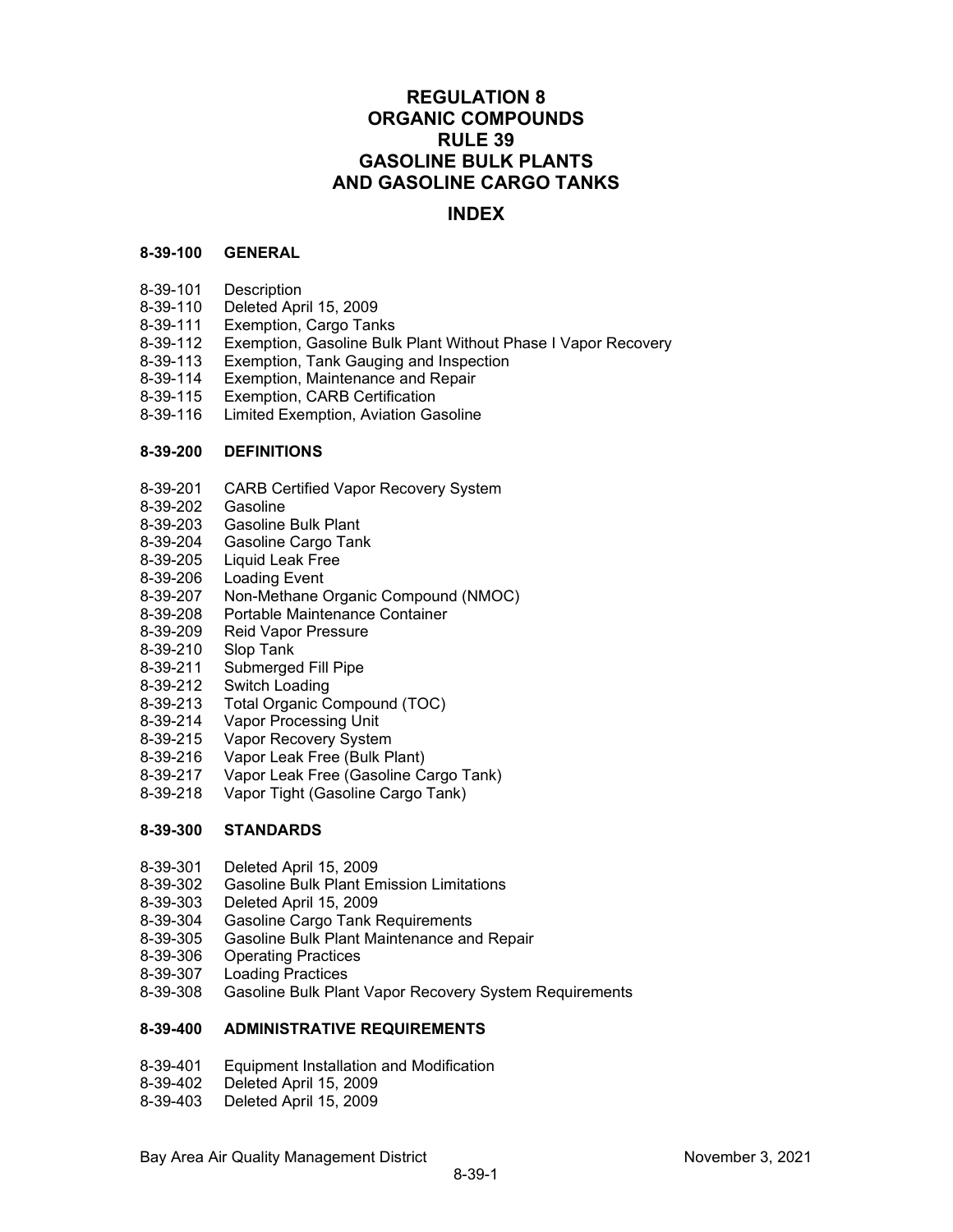8-39-404 Bulk Plant Monitoring, Inspection, Notification and Reporting Requirements

## **8-39-500 MONITORING AND RECORDS**

- 8-39-501 Burden of Proof
- 8-39-502 Biennial Source Test

## **8-39-600 MANUAL OF PROCEDURES**

- 8-39-601 Emission Rate Determination for Vapor Recovery Systems
- 8-39-602 Emission Rate Determination for Vapor Balance System
- 8-39-603 Back Pressure Determination on Vapor Recovery System<br>8-39-604 Vapor Tight (Gasoline Cargo Tanks)
- Vapor Tight (Gasoline Cargo Tanks)
- 8-39-605 Analysis of Samples
- 8-39-606 Vapor Leak Concentration Determination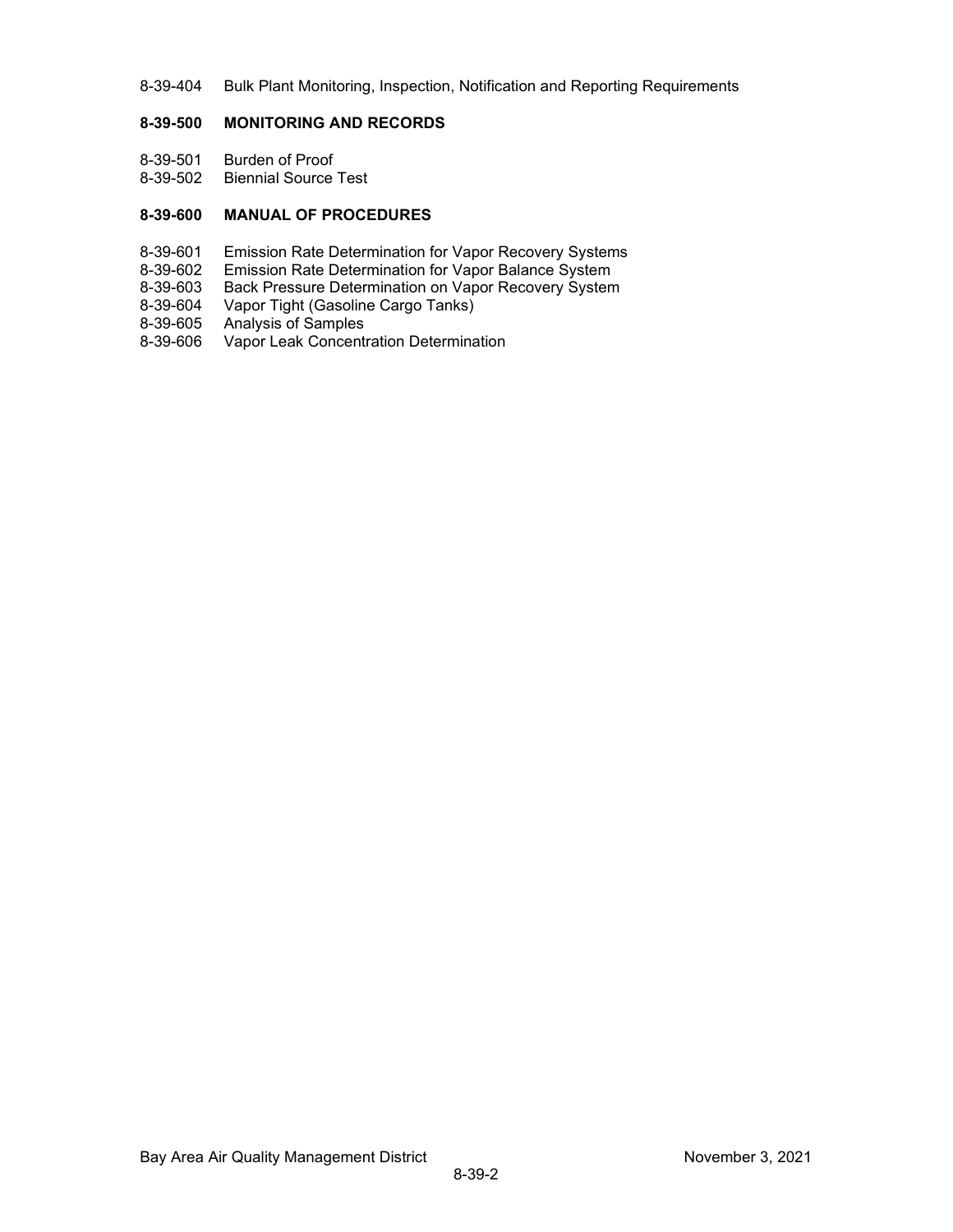# **REGULATION 8 ORGANIC COMPOUNDS RULE 39 GASOLINE BULK PLANTS AND GASOLINE CARGO TANKS**

(Adopted October 7, 1987)

#### **8-39-100 GENERAL**

**8-39-101 Description:** The purpose of this Rule is to limit emissions of organic compounds associated with gasoline transfer operations at gasoline bulk plants and organic compounds from gasoline cargo tanks.

*(Amended 6/1/94; 4/15/09)*

#### **8-39-110 Deleted April 15, 2009**

- **8-39-111 Exemption, Cargo Tanks:** The requirements of Sections 8-39-304.1, 304.2, 304.3, and 304.6 do not apply to gasoline cargo tanks that deliver exclusively to:
	- 111.1 Storage tanks with an actual capacity of less than 250 gallons.
	- 111.2 Storage tanks installed prior to February 18, 1987, with an annual throughput of less than 60,000 gallons, provided the storage tanks are exempt from Phase I requirements pursuant to Regulation 8, Rule 7.
	- 111.3 Storage tanks with a storage capacity of less than 550 gallons used primarily for the refueling of implements of husbandry as defined in Division 16, Chapter 1, of the California Vehicle Code, provided such tanks are equipped with a submerged fill pipe.
	- 111.4 Storage tanks where the APCO determines that the Phase I gasoline vapor recovery requirements identified in Regulation 8, Rule 7 are not feasible.

*(Amended 6/1/94; 4/15/09)*

**8-39-112 Exemption, Gasoline Bulk Plants Without Phase I Vapor Recovery:** Bulk gasoline plants that load exclusively to gasoline cargo tanks servicing stationary tanks without Phase I vapor recovery unit(s) pursuant to Section 8-39-111.2 are exempt from the requirements of Sections 8-39-302, 307.2, 308.1 and 401.2.

*(Amended April 15, 2009)*

**8-39-113 Exemption, Tank Gauging and Inspection:** Any gasoline cargo tank may be opened for gauging or inspection provided that the tank is not pressurized or being loaded.

*(Amended April 15, 2009)*

**8-39-114 Exemption, Maintenance and Repair:** The requirements of Sections 8-39-304.4, 304.5, and 306 shall not apply to liquid gasoline spills and vapor leaks resulting from maintenance or repair operations provided proper operating practices are employed to minimize evaporation of gasoline into the atmosphere to the greatest extent practicable.

*(Amended April 15, 2009)*

**8-39-115 Exemption, CARB Certification:** CARB certification requirements in this Rule do not apply to vapor recovery equipment or systems where the gasoline bulk plant owner or operator demonstrates that CARB has determined that such equipment or systems are not required to be CARB certified.

*(Adopted April 15, 2009)*

- **8-39-116 Limited Exemption, Aviation Gasoline:** The distribution of aviation gasoline to and from bulk plants:
	- 115.1 Is exempt from this Rule's CARB certification requirements of the vapor recovery system.
	- 115.2 Is exempt from the requirements of Sections 8-39-304.5 and 306 when sampling is required for quality assurance.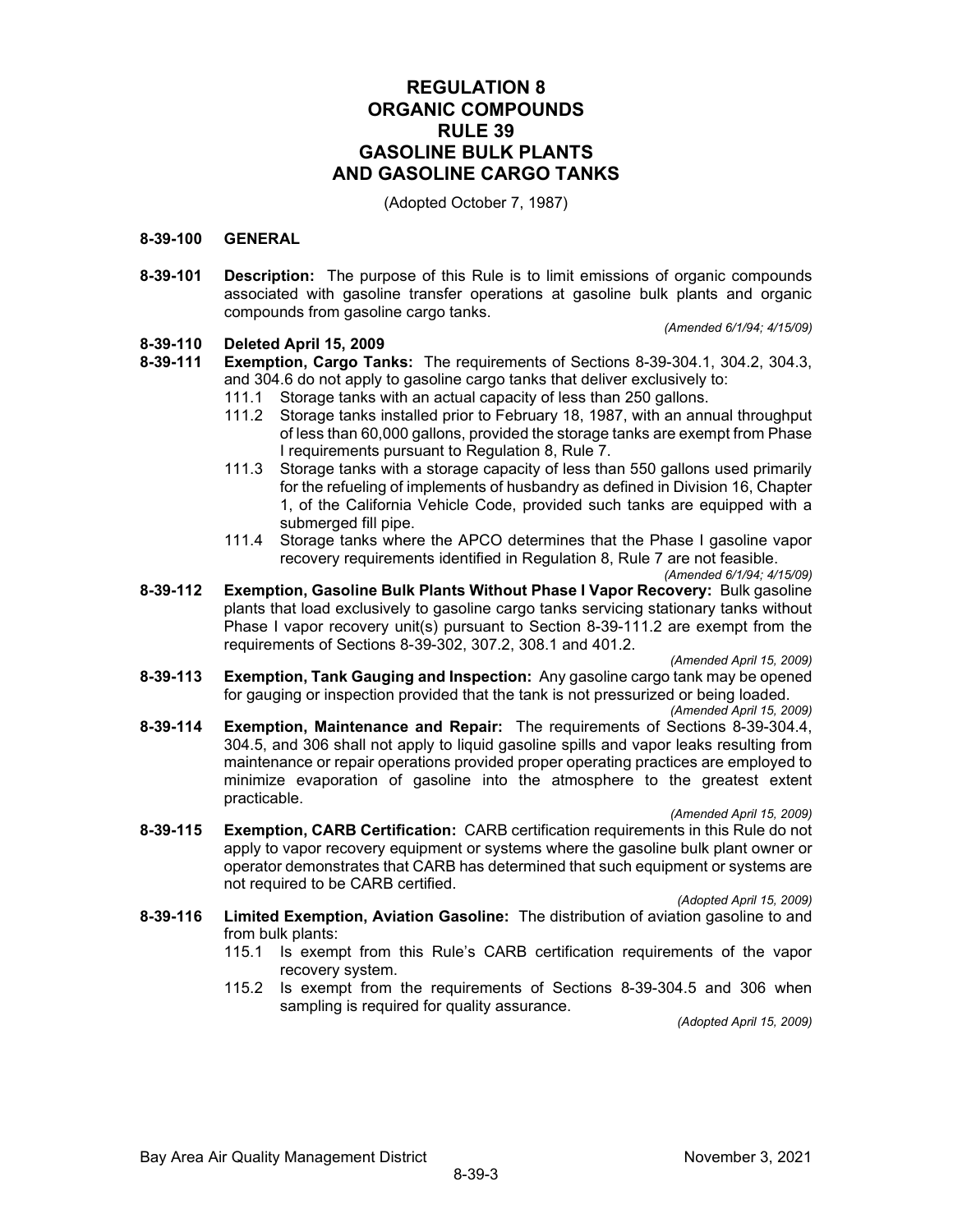#### **8-39-200 DEFINITIONS**

**8-39-201 CARB Certified Vapor Recovery System:** A gasoline bulk plant vapor recovery system that has a valid certification issued by the California Air Resources Board (CARB), pursuant to Section 41954 of the California Health and Safety Code.

*(Amended April 15, 2009)*

**8-39-202 Gasoline:** Any distillate, including aviation gasoline and additives, that has a Reid vapor pressure of four (4.0) pounds or greater.

*(Amended and Renumbered 4/15/09; Amended 11/3/21)*

- **8-39-203 Gasoline Bulk Plant:** A storage and distribution facility that receives gasoline by gasoline cargo tanks, and loads it into gasoline cargo tanks for delivery to service stations and other distribution points.
- *(Amended and Renumbered April 15, 2009)* **8-39-204 Gasoline Cargo Tank:** Any container, including its associated pipes and fittings, that is attached to a vehicle used to transport gasoline and is required to be certified in accordance with Section 41962 of the California Health and Safety Code.

*(Adopted April 15, 2009)*

**8-39-205 Liquid Leak Free:** A liquid fill connector or vapor hose connector that does not leak liquid in excess of three drops per minute, or 10 mililiters per disconnect averaged over three consecutive disconnects, as set forth in CARB CP-202, Certification Procedure for Vapor Recovery Systems of Bulk Plants for gasoline bulk plant connectors, or CARB CP-204, Certification Procedure for Vapor Recovery Systems of Cargo Tanks for gasoline cargo tank connectors.

*(Amended and Renumbered April 15, 2009)*

**8-39-206 Loading Event:** Transferring liquid gasoline into and receiving vapors from a gasoline delivery vehicle, including all individual cargo tanks and compartments.

*(Adopted April 15, 2009)*

- **8-39-207 Non-Methane Organic Compound (NMOC):** Any compound of carbon, excluding methane, carbon monoxide, carbonic acid, metallic carbides, metallic carbonates and ammonium carbonate.
	- *(Adopted 6/1/94; Amended and Renumbered 4/15/09)*
- **8-39-208 Portable Maintenance Container:** A portable vessel or tank with a capacity of less than 250 gallons, equipped with liquid and vapor hose connectors that temporarily stores gasoline.

*(Adopted April 15, 2009)*

- **8-39-209 Reid Vapor Pressure:** The vapor pressure of an organic liquid at 100 degrees Fahrenheit, except liquefied gases, as determined in accordance with the Manual of Procedures, Volume III, Method 13, the most current version of ASTM D323, or the equivalent method described in California Code of Regulations Title 13, Section 2297. *(Adopted 4/15/09; Amended 11/3/21)*
- **8-39-210 Slop Tank:** Any permanent or fixed container that has the primary function of temporarily storing product and other liquids that have been collected during maintenance or loading operations and are not loaded into a gasoline cargo tank. *(Adopted 4/15/09; Amended 11/3/21)*
- **8-39-211 Submerged Fill Pipe:** Any storage tank fill pipe that meets either of the following conditions:
	- 209.1 If the tank is filled from the top, the end of the discharge pipe is totally submerged when the liquid level is six (6) inches above the bottom of the tank.
	- 209.2 If the tank is filled from the side, the discharge pipe is totally submerged when the liquid level is 18 inches above the bottom of the tank.
- *(Amended and Renumbered April 15, 2009)* **8-39-212 Switch Loading:** The loading of an organic liquid with a Reid vapor pressure of less

than 4.0 pounds into a gasoline cargo tank where the previous load was gasoline.

*(Amended and Renumbered April 15, 2009)*

**8-39-213 Total Organic Compound (TOC):** Any compound of carbon, including methane, excluding carbon monoxide, carbonic acid, metallic carbides, metallic carbonates and ammonium carbonate.

*(Adopted April 15, 2009)*

**8-33-214 Vapor Processing Unit:** Equipment designed to dispose of hydrocarbon vapors to prevent their emission into the atmosphere.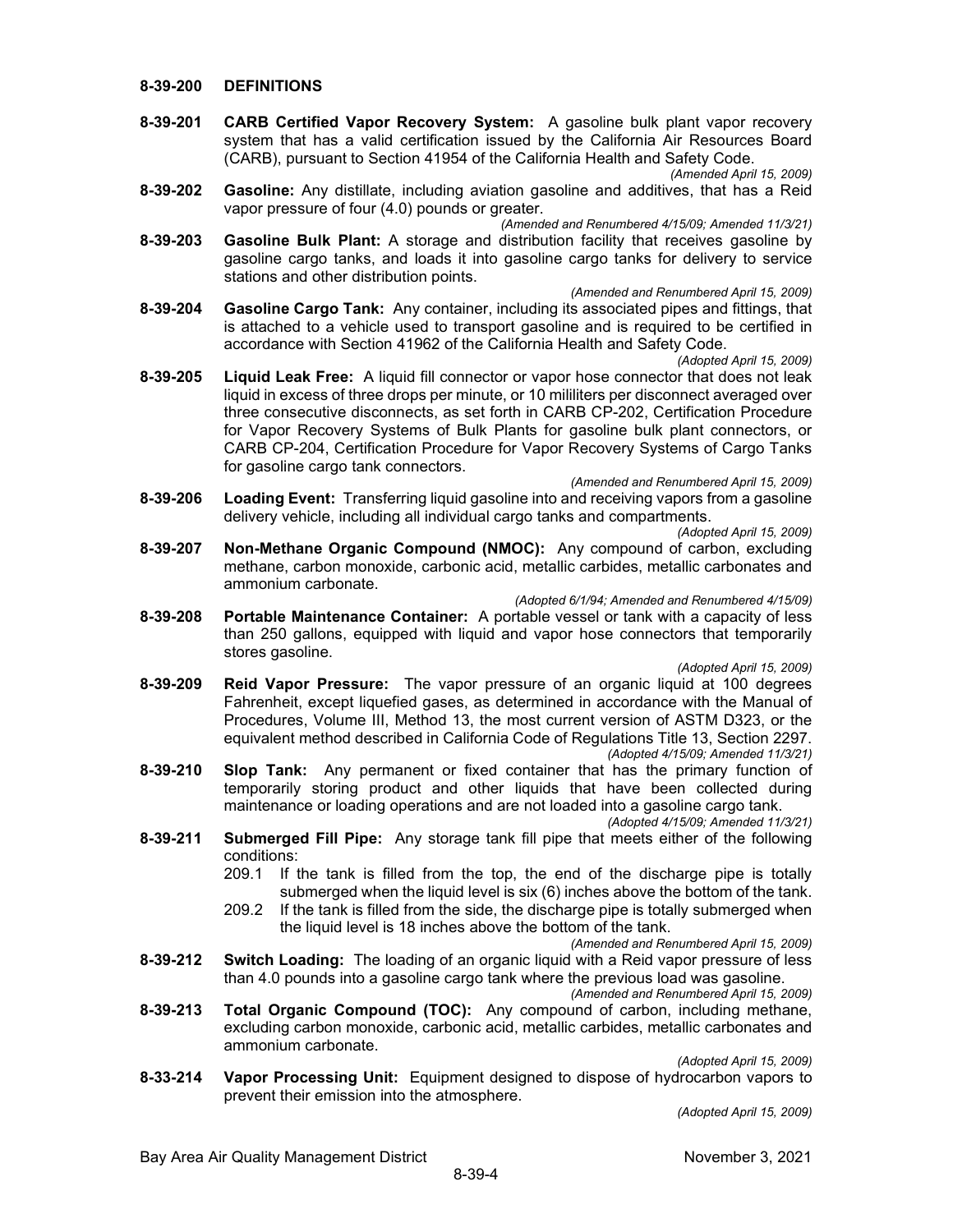- **8-39-215 Vapor Recovery System:** A system capable of collecting and disposing of hydrocarbon vapors to prevent their emission into the atmosphere.
- *(Adopted April 15, 2009)* **8-39-216 Vapor Leak Free (Bulk Plant):** Until July 1, 2009, a leak of less than 100 percent of the lower explosive limit on a combustible gas detector measured at a distance of 2.5 cm (l in.) from the source or no visible evidence of air entrainment in the sight glasses of liquid delivery hoses. Effective July 1, 2009, a gasoline bulk plant liquid fill connector, vapor hose connector, or pressure/vacuum (P/V) valve that does not leak vapor in excess of 3,000 parts per million (ppm) (expressed as methane) or 6 % of the Lower Explosive Limit (LEL), measured according to the procedure set forth in CARB TP-204.3, *Determination of Leak(s)*.
- *(Amended and Renumbered April 15, 2009)* **8-39-217 Vapor Leak Free (Gasoline Cargo Tank):** A gasoline cargo tank liquid fill connector, vapor hose connector or other fitting that does not leak vapor in excess of 100% of Lower Explosive Limit (LEL), measured according to the procedure set forth in CARB TP-204.3, *Determination of Leak(s)*.
- *(Amended and Renumbered April 15, 2009)* **8-39-218 Vapor Tight** (**Gasoline Cargo Tank**)**:** A gasoline cargo tank that does not leak vapor in excess of the pressure decay and vapor leak standards set forth in CARB CP-204, *Certification Procedure for Vapor Recovery Systems of Cargo Tanks*.

*(Amended and Renumbered April 15, 2009)*

## **8-39-300 STANDARDS**

# **8-39-301 Deleted April 15, 2009**

**Gasoline Bulk Plant Emission Limitations:** Emissions of non-methane organic compounds from a gasoline bulk plant vapor recovery system shall not exceed 0.50 pounds per l,000 gallons of organic liquid loaded. Switch loading operations are subject to this standard. Where multiple vapor processing units are used, each vapor processing unit shall be subject to this standard.

*(Amended 6/1/94; 4/15/09)*

# **8-39-303 Deleted April 15, 2009**

- **Gasoline Cargo Tank Requirements:** An owner or operator of a gasoline cargo tank shall comply with the following requirements:
	- 304.1 Vapor Integrity Requirement: An owner or operator of a gasoline cargo tank shall only operate, or allow the operation of, a gasoline cargo tank that displays a valid State of California decal, as required by Section 41962 of the Health and Safety Code, and which attests to the vapor integrity of the cargo tank.
	- 304.2 Vapor Recovery Requirement: Any gasoline cargo tank loading at a gasoline bulk plant shall be equipped with and use a vapor recovery system certified pursuant to Section 41962 of the California Health and Safety Code.
	- 304.3 Vapor Return Requirement: An owner or operator of a gasoline cargo tank shall not load at a gasoline bulk plant that is exempt from the Section 8-39-302 gasoline bulk plant emission limitation pursuant to Section 8-39-112 if any portion of the gasoline cargo tank's prior load was delivered to a storage tank equipped with a Phase I vapor recovery system.
	- 304.4 Purging Requirement: An owner or operator of a gasoline cargo tank shall not purge gasoline vapor from the cargo tank to the atmosphere, at any time.
	- 304.5 Drainage Requirement: An owner or operator of a gasoline cargo tank shall not drain or spill liquid gasoline from the cargo tank, discard it in sewers, store it in open containers, or handle it in any other manner that would result in its evaporation to the atmosphere.
	- 304.6 Vapor Tight Requirement: The gasoline cargo tank shall be vapor tight.
	- 304.7 Vapor Leak Requirement: Gasoline cargo tank liquid fill and vapor return connectors shall be vapor leak free (gasoline cargo tank). The cargo tank owner or operator must notify the bulk plant personnel immediately if the product or vapor connectors do not meet these vapor leak requirements.
	- 304.8 Liquid Leak Requirements: Gasoline cargo tank liquid fill and vapor return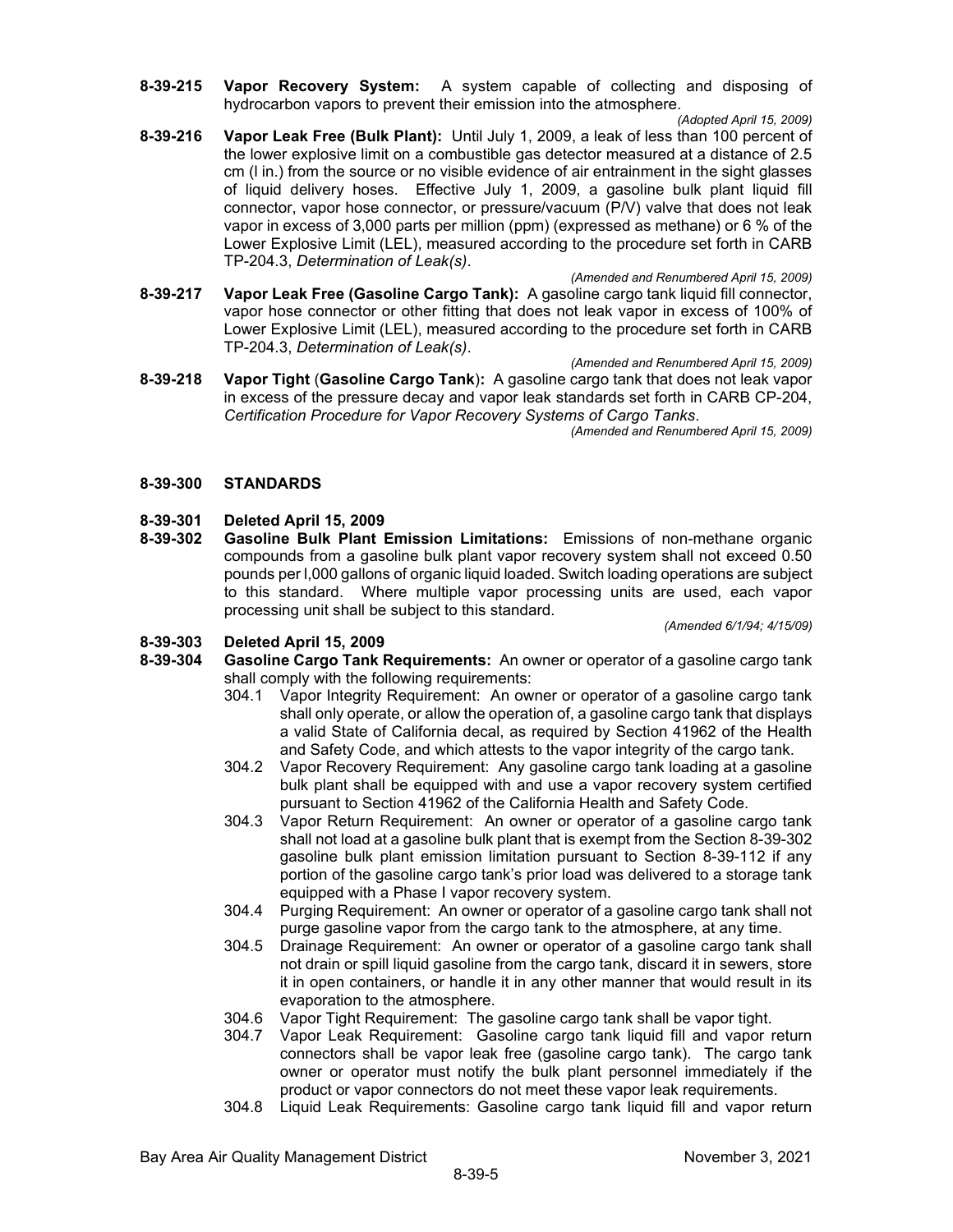connectors shall be liquid leak free. The cargo tank owner or operator must notify the bulk plant personnel immediately if the product or vapor connectors do not meet these liquid leak requirements.

- 304.9 Compatible Connectors Requirement: Effective July 1, 2009, an owner or operator of a gasoline cargo tank shall only load the gasoline cargo tank at a gasoline bulk plant if the gasoline cargo tank product and vapor connectors are compatible with the associated fittings of the gasoline bulk plant.
- 304.10 Maintenance Requirement: An owner or operator of a gasoline cargo tank shall maintain all equipment associated with the gasoline cargo tank in good working order.

*(Amended April 15, 2009)*

- **8-39-305 Gasoline Bulk Plant Maintenance and Repair:** An owner or operator of a gasoline bulk plant shall comply with the following requirements:
	- 305.1 All equipment associated with gasoline delivery, loading and vapor recovery operations shall be in good working order.
	- 305.2 Effective January 10, 2012, prior to any operational procedure, maintenance and/or repair on the product or vapor hoses that requires opening the hoses to the atmosphere, a gasoline bulk plant owner or operator shall transfer any retained liquid gasoline in these hoses to either a portable maintenance container equipped with liquid and vapor hose connectors or to a slop tank through fixed piping or a liquid hose connector. The cover, seal, lid, or connector shall be in a closed position at all times except when the device is in use for liquid transfer, inspection, maintenance, or repairs.
	- 305.3 Any portable maintenance container or slop tank hose connectors shall be vapor leak free (bulk plant) and liquid leak free*.*

*(Amended April 15, 2009)*

**8-39-306 Operating Practices:** An owner or operator of a gasoline bulk plant shall not drain or spill liquid gasoline, discard it in sewers, store it in open containers, or handle it in any other manner that would result in its evaporation to the atmosphere.

*(Amended April 15, 2009)*

#### **8-39-307 Loading Practices:**

- 307.1 Compatible Connectors Requirement: Effective July 1, 2009, an owner or operator of a gasoline bulk plant shall inform all gasoline cargo tank owners or operators allowed to load at their facility of the liquid and vapor hose connectors required, that each cargo tank shall be allowed to only use compatible connectors, and that use of compatible connectors is necessary for continued access to the bulk plant.
- 307.2 An owner or operator of a gasoline bulk plant shall not load, or permit the loading of gasoline into or out of a gasoline bulk plant unless a CARB-certified vapor recovery system, or a vapor recovery system for which a complete application for certification has been submitted to CARB, is properly connected and used.

*(Amended April 15, 2009)*

- **8-39-308 Gasoline Bulk Plant Vapor Recovery System Requirements:** Vapor recovery systems are subject to the following requirements:
	- 308.1 Organic compound emissions from each delivery and loading operation shall be captured and controlled by a CARB Certified Vapor Recovery System.
	- 308.2 Vapor recovery systems shall be operated and maintained such that the gauge pressure at the cargo tank / vapor hose interface does not exceed 18.0 inches of water column during product loading operations.
	- 308.3 Vapor Leak Requirement: Gasoline bulk plant liquid fill connectors, vapor return connectors, and pressure/vacuum valves shall be vapor leak free (bulk plant).
		- 3.1 A violation of this section shall not occur if a connector leak is discovered by the bulk plant owner or operator and, within 8 hours of discovery of the leak, the connector is either (1) repaired and re-inspected to be leakfree (bulk plant), or (2) taken out of service. A connector taken out of service shall not be returned to service until it is repaired and reinspected to be leak-free (bulk plant).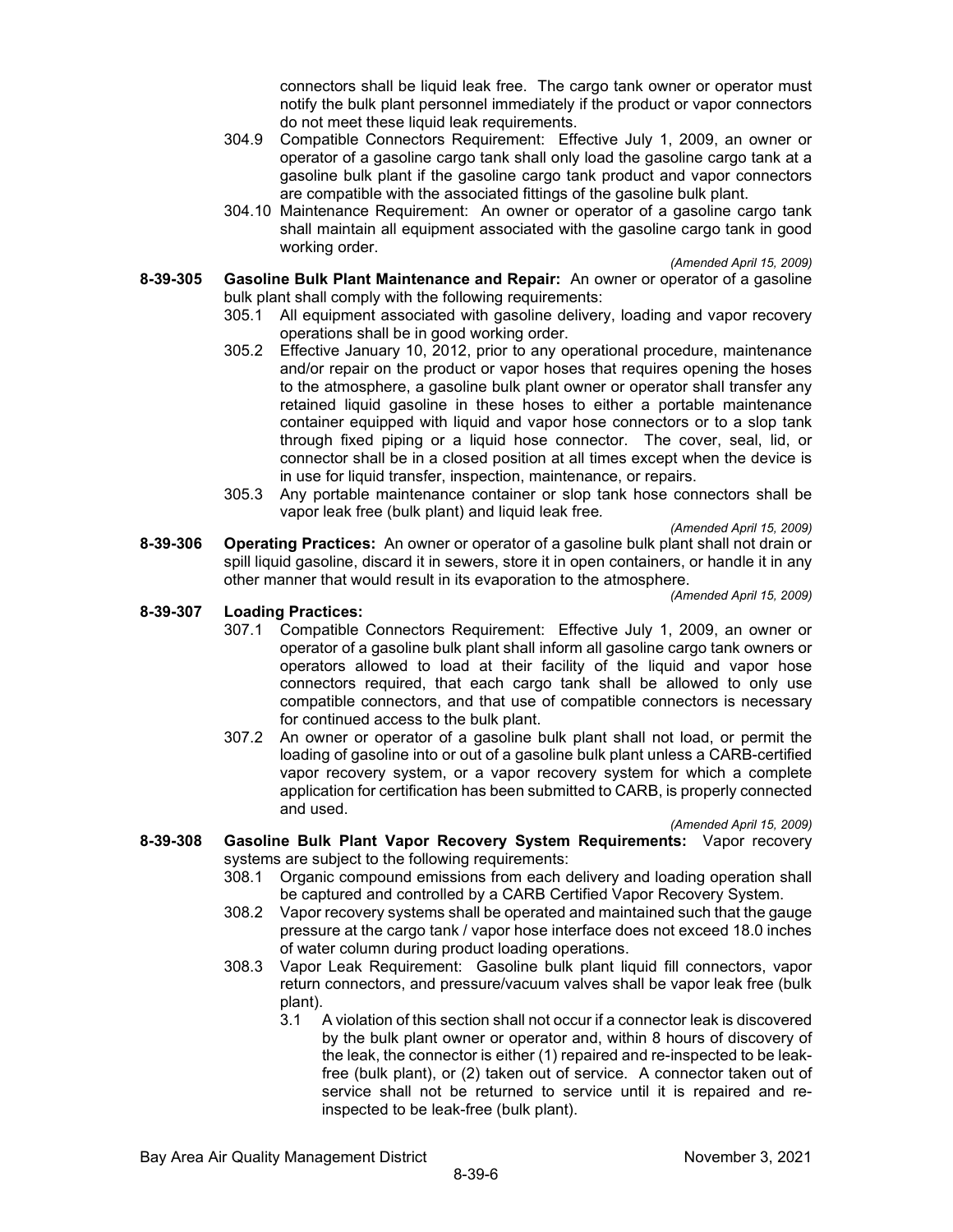- 3.2 A violation of this section shall not occur if a P/V valve leak is discovered by the bulk plant owner or operator and, within 72 hours of discovery of the leak, the P/V valve is either (1) repaired and re-inspected to be leak free (bulk plant) or (2) taken out of service. A P/V valve taken out of service shall not be returned to service until it is repaired and reinspected to be leak-free (bulk plant).
- 308.4 Liquid Leak Requirements: Gasoline bulk plant liquid fill and vapor return connectors shall be liquid leak free.
	- 4.1 A violation of this section shall not occur if a leak is discovered by the bulk plant owner or operator and, within 8 hours of discovery of the leak, the connector is either (1) repaired and re-inspected to be liquid leakfree, or (2) taken out of service. A connector taken out of service shall not be returned to service until it is repaired and re-inspected to be liquid leak-free.
- 308.5 Effective January 10, 2011 a pressure gauge shall be installed on the vapor collection piping as close to the vapor hose connector as feasible. For bulk plants that utilize top loading arms, a pressure gauge shall be installed on the fixed vapor piping as close to the end or the top loading arm, as feasible.
- 308.6 Gauge pressure of each vapor hose shall be maintained below the CARBcertified set pressure of the pressure/vacuum valve(s) of the vapor recovery system at all times.

*(Amended April 15, 2009)*

## **8-39-400 ADMINISTRATIVE REQUIREMENTS**

- **8-39-401 Equipment Installation and Modification:** An owner or operator of a gasoline bulk plant who installs or modifies vapor recovery system equipment at a gasoline bulk plant shall meet the following requirements:
	- 401.1 Comply with the requirements of Regulation 2, Rule 1.
	- 401.2 Submit a complete application to CARB for certification or recertification pursuant to Section 41954 of the California Health and Safety Code before undertaking any of the following activities:
		- 2.1 Operation of a new or replacement vapor recovery system.
		- 2.2 Replacement or modification of equipment that would result in a greater gasoline loading capacity than the gasoline bulk plant's CARB certified throughput limits. CARB throughput limits shall not be exceeded unless a new CARB certification is issued that permits these higher throughput limits.
		- 2.3 Operation of a vapor recovery system in a mode not certified by CARB.
		- 2.4 Submittal of an application for a revised District Permit to Operate.

*(Amended April 15, 2009)*

#### **8-39-402 Deleted April 15, 2009**

# **8-39-403 Deleted April 15, 2009**

- **8-39-404 Bulk Plant Monitoring, Inspection, Notification and Reporting Requirements:** An owner or operator of a gasoline bulk plant shall develop and submit for APCO approval by October 1, 2010 a monitoring, inspection, notification and reporting plan that meets the following requirements, as applicable, and implement the approved plan on or before January 10, 2011:
	- 404.1 40 CFR Part 63, Subpart R, §63.424, §63.425, and §63.428.
	- 404.2 40 CFR Part 63, Subpart BBBBBB, §63.11087, §63.11088, §63.11089, §63.11092, §63.11093, §63.11094 and §63.11095.